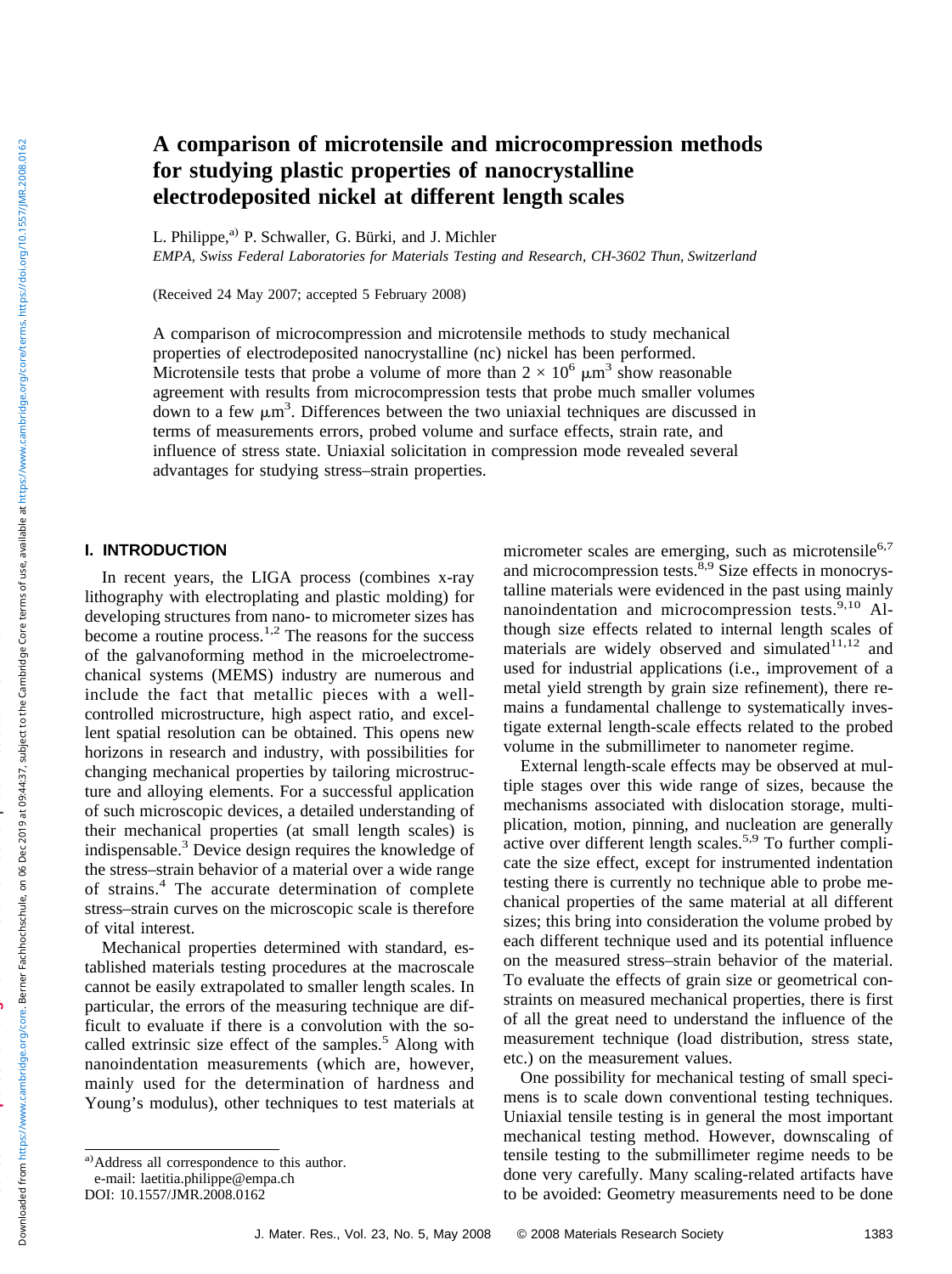with a higher absolute precision in the case of small-scale specimens, and handling of small specimens is more difficult.6,13 Gripping devices as well as the alignment of the specimen in the direction of the tensile force are critical. In microcompression experiment, sample preparation assisted by focused ion beam (FIB) is common to test the material at different scales. Surface contamination originating from the preparation can, however, further complicate the interpretation of the measured material properties.14

The aim of this work is to make a systematic comparison of uniaxial microtensile and microcompression methods on the same material to get a better understanding of the influence of the volume probed and the method on the mechanical response of the metal. For this task, we used electrodeposited nanocrystalline nickel specimens of the same batch to produce microtensile and microcompression samples. We used nanocrystalline material to minimize extrinsic, e.g., physical sample, effects. We revealed that there is a very good agreement between both uniaxial tests and discuss the errors of variations between both methods, showing a clear interest of compression method when studying highly isotropic materials.

## **II. EXPERIMENTAL**

## **A. Sample fabrication and microstructure characterization**

Nanocrystalline (nc) Ni samples have been manufactured by a LIGA process and were provided by Tecan Ltd., Theale, Dorset, UK. Glow-discharge optical emission spectrometry (GDOES) JY 5000 RF (Horiba Jobin Yvon GmbH, Longjumeau, France) was performed to analyze the elemental composition of the deposit by depth profiling with a resolution down to a few ppm depending on the element (Table I). Samples for tensile and indentation testing having a thickness of  $148.75 \pm 0.7$  µm were produced from the same batch directly in the shape of a conventional, miniaturized tensile test specimen. Roughness  $R_a$  of the as-deposited surface was measured by profilometry and was  $0.6 \pm 0.05$  µm. By measuring the volume of the deposits and their mass, we could deduce that there was a free volume (pores) of up to 25% within the matrix. For topography imaging, the sample surface was observed by high-resolution scanning electron microscopy (HRSEM). Transmission electron microscopy (TEM) to determine the grain size (average grain

TABLE I. Elemental composition (wt%) of the electrodeposited nickel by means of GDOES measurements. Depth profiling indicates a constant composition over the deposit thickness.

| Ni |                                                               |  |  |  |
|----|---------------------------------------------------------------|--|--|--|
|    | 99.57106  0.15798  0.12562  0.09135  0.03933  0.0198  0.01061 |  |  |  |

size of 50 nm with very high aspect ratios, variation range lengths 30–200 nm, see Fig. 1), and x-ray diffraction (XRD) measurements were performed to analyze the crystal structure. XRD using  $\Theta$ -2 $\Theta$  scans showed that the materials exhibited a cubic texture. For the microcompression tests, two different types of pillars have been used. Pillars with a height of  $30 \mu m$  and a diameter of 10  $\mu$ m have been directly produced by electrodeposition. FIB machining was used to fabricate smaller pillars, having an average base diameter of  $2.47 \mu m$  and an average top diameter of  $1.98 \mu m$ . The average height was 3.76  $\mu$ m.

### **B. Mechanical testing**

In situ scanning electron microscope (SEM) microtensile tests were conducted at room temperature with a tensile stage (Kammrath & Weiss GmbH, Dortmund, Germany) in a ZEISS DSM 962 SEM. The microtensile Ni specimens were placed into the gap of a gripping device. The test was conducted under displacement control, and a linear variable differential transducer (LVDT) was used for the measurement of the crosshead displacement. Because of difficulties in gripping and misalignment of the specimen during the test, the strain in the sample was measured via image analysis from the SEM video to ensure a precise measurement. The setup has been adapted for loads up to 15 kN. The applied strain rate was  $0.0002$  s<sup>-1</sup>. For microcompression loading, we developed a novel method for in situ SEM microcompression testing.<sup>15</sup>

The in situ compression tests were carried out using a diamond flat punch of  $15 \mu m$  diameter. Strain has been calculated from the displacement measurement of the instrumented stack piezo using an instrument compliance



FIG. 1. HRSEM image of the nc Ni surface; roughness and grain size are easily identified on this picture. The inset of the right of the picture shows a TEM bright-field image of the specimen indicating the growth direction of the electrodeposition.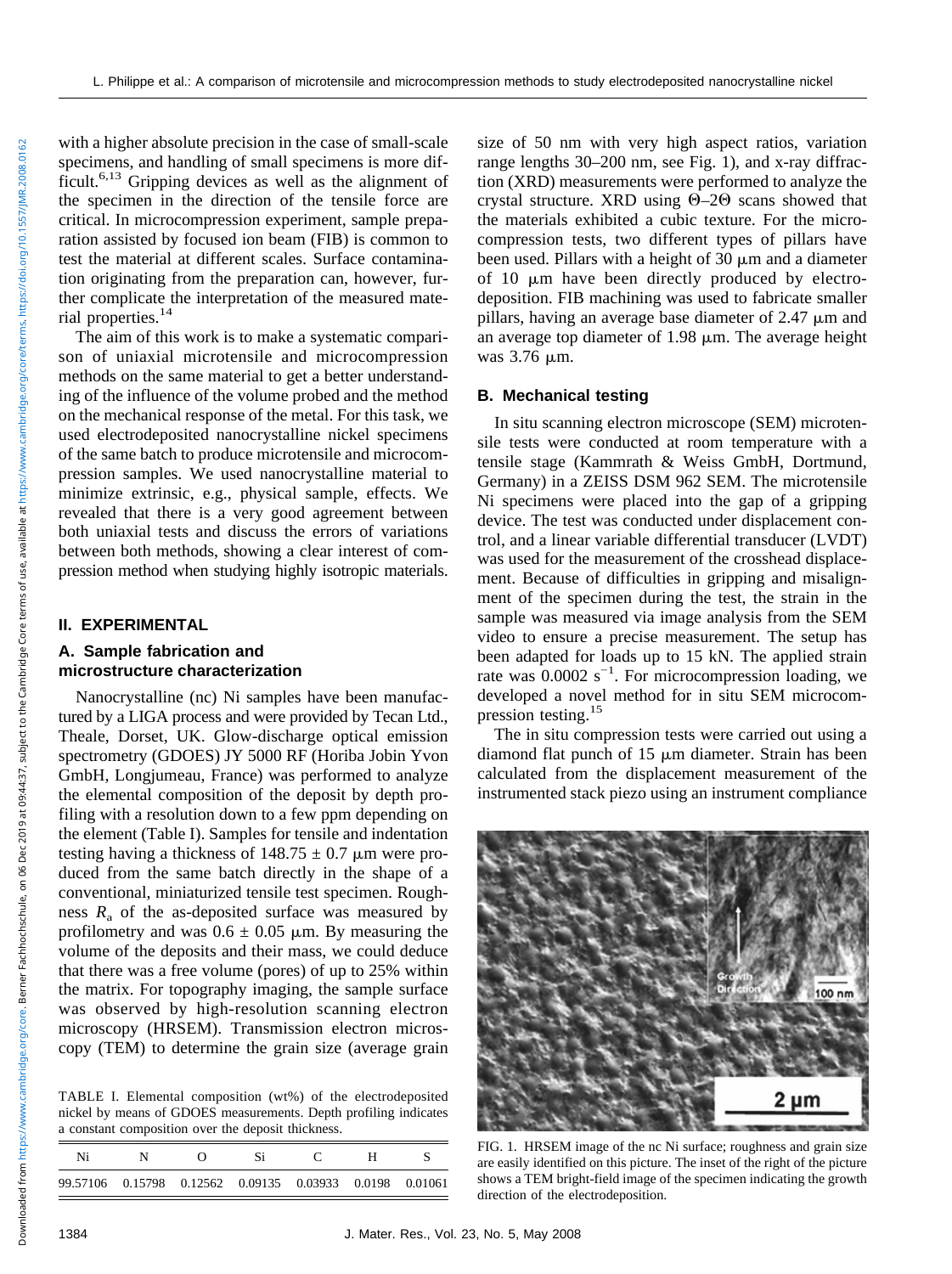of  $0.0038 \mu m/mN$  and corrected for pillar sink-in into the substrate (see Sec. IV. A). To assess the potential of the method, compression tests on the  $10$ - $\mu$ m Ni pillars were performed inside the SEM. In the same way as for tensile measurements, a quantitative evaluation of the deformation during compression was possible through the video frame records. Microcompression tests have the advantage over microbending tests that the sample dimensions can be more easily scaled down to below  $1 \mu m$  diameter. The direct SEM observation during the instrumented compression testing allows very efficient positioning, assessment of the failure mechanisms, and automation of the test. The compression tests were performed using a custom-built instrumented microindentation device that can be used inside the SEM. The instrument, the details of which are described elsewhere,<sup>15</sup> is based on a load cell fixed on a piezoactuated lateral positioning stage.

Microcompression tests on smaller Ni pillars  $(2 \mu m)$ diameter) have been performed in a commercial MTS Nano XP nanoindentation system (MTS System Corporation, Eden Prairie, MN). A truncated tip of  $8 \mu m$  diameter was used, and all tests were conducted at room temperature on FIB-prepared samples.

### **III. RESULTS**

Chemical analysis reveals the high purity of the electrodeposited nickel used in the study (see Table I). The compositional depth profiling allows us to conclude that there was homogeneous composition on the entire deposit section. The electrodeposited nc nickel composition is of importance if one wants to avoid impurity segregation (such as sulfur) at the grain boundaries that induces embrittlement.

Figure 1 shows a HRSEM picture of the nc Ni surface; the presence of a rough surface as well as distinction of grains (of size up to 200 nm) are clearly visible. The inset in Fig. 1 displays a TEM cross section of the electrodeposited Ni films. The structure is nanocrystalline. The TEM analysis revealed the presence of a predominant columnar microstructure parallel to the deposition direction. At higher magnification, the presence of twins was detected. XRD confirmed the face-centered cubic (fcc) crystal structure.

Figure 2 shows the average true stress–strain  $(\sigma-\epsilon)$ curve (i.e., measurements made prior to necking) obtained by microtensile measurements from four different measurements. The curve indicates a weak strain hardening leading to an increase of the required stress for further deformation of the tested specimen. Figure  $2(a)$ shows a SEM image of the dogbone's central section extracted from the video frames recorded at the very beginning of a measurement, and Fig. 2(b) represents the SEM video frame of the microtensile bars just before fracture, revealing necking in the central part. The inset



FIG. 2. Average tensile stress–strain curves obtained from four samples. (a) SEM image of the central part of the tensile bar shows video frames at time corresponding to the beginning and (b) the end before fracture of the test. The inset of the left part of the graph shows an optical picture of a typical dogbone specimen tested.

on the left part of the graph shows an optical picture of a typical dogbone used; it shows clearly large extremities of the dogbone to grip and fix the specimen inside a gripping system ensuring a good positioning of the tensile bar.

Figure 3 displays true  $\sigma$  – curves obtained on 10- $\mu$ mdiameter pillars (aspect ratio 3:1) with in situ compression test compared with stress–strain curve obtained on  $2$ - $\mu$ m-diameter pillars (aspect ratio 3:2). Few of the  $2$ - $\mu$ m pillars exhibited small off-axis deformation that



FIG. 3. Average microcompressive stress–strain obtained from five measurements for compression tests on  $10$ - $\mu$ m pillars with in situ microcompression test and on  $2-\mu m$  pillars for MTS compression tests. On the  $2$ - $\mu$ m pillar curve, a reloading procedure at the beginning of the compression test to rectify the misalignment of the pillar with the tip is visible. In situ SEM image of the pillar made from video frames at time corresponding to (a) beginning and (b) end of the test. Ex situ SEM picture of the FIB pillars (c) before and (d) after microcompression test. A preloading to avoid misalignment is visible on the graph.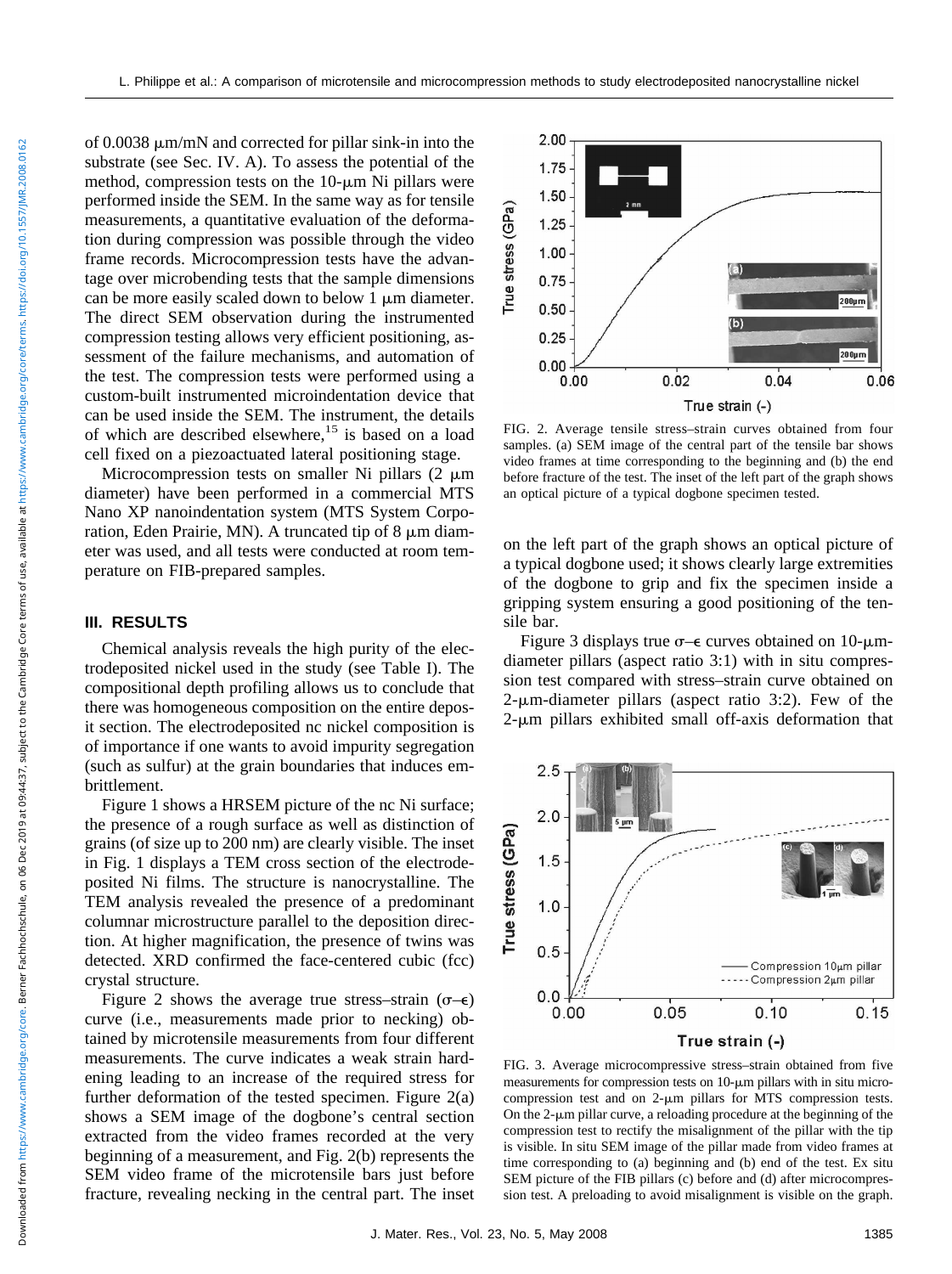did not influence significantly the measured stress–strain curve. Both curves represent mean true  $\sigma$  – curves based on five measurements. Figures 3(a) and 3(b) for the 10- $\mu$ mdiameter pillar tested represent the video frames extracted at the beginning and at the end of a typical in situ compression test, respectively. Buckling or cracking formation was only rarely found in the video recording, and those were not used for analysis. SEM images Figs. 3(c) and 3(d) were taken ex situ, respectively, before and after the microcompression tests. The sink-in of the pillar into the substrate material is important in this case and has to be accounted for. The reason for this is that the base will always deform along the deformation axis, and this deformation contributes to the system compliance, which is not accounted for when collecting the displacement data. In this work, this error was alleviated by accounting for the compliance through the calculation of the base compliance. By subtracting this base compliance from the total compliance, a corrected stiffness (and hence modulus) is obtained as proposed by Zhang et al.<sup>13,16</sup>

Table II lists the respective material properties inferred from  $\sigma$ - $\epsilon$  curves obtained with the different testing methods. The yield stress values listed in Table II are equal to the 0.2% offset yield stress (i.e., a line shifted by a strain of 0.002 is drawn parallel to the linear elastic part; the intersection of this line with the stress–strain curve is taken as yield stress  $\sigma_v$ ) commonly used in materials technology, and the Young's modulus is derived from the slope of the  $\sigma$ - $\epsilon$  curve in the elastic range.

Figure 4 makes a comparison between the stress–strain curves obtained with microcompression and microtensile measurements. On each curve, the probed volume of the technique is indicated. From Table II, we note a slightly lower value of the Young's modulus assessed in compression modes.

### **IV. DISCUSSION**

The complete stress–strain curves determined by three different methods reveal that there is a rather fair agreement between the two compression and the tensile tests despite the fact that the probed volume differs by five orders of magnitude. In this section, we discuss these experimental result discrepancies in terms of measurement errors, probed volume and surface effects, strain rate, and influence on stress state.

TABLE II. Material properties (Young's modulus, E; yield stress,  $\sigma_v$ ) for Ni as determined from microtensile and compression testing. Comparison of the strain rates values used for each method.

| Method                          | $E$ (GPa) | $\sigma_{v}$ (GPa) | Strain rates $(s^{-1})$ |
|---------------------------------|-----------|--------------------|-------------------------|
| Tensile                         | $63 + 16$ | $1.2 + 0.1$        | $0.2 \times 10^{-3}$    |
| Compression $(2-\mu m)$ pillar) | $51 + 13$ | $1.3 + 0.2$        | $0.9 \times 10^{-3}$    |
| Compression $(10-µm$ pillar)    | $54 + 14$ | $1.4 + 0.2$        | $1.5 \times 10^{-3}$    |



FIG. 4. Comparison of the stress–strain curves obtained for the different mechanical testing methods on nc electrodeposited nickel: in situ microcompression, ex situ microcompression, and microtensile tests. For each experiment, the probed volume is labeled.

#### **A. Measurement errors**

Measurement errors that are intrinsic to each technique are prone to give differences in  $\sigma$ – $\epsilon$  curves.

For tensile tests, the major source of uncertainty in the stress calculation being the measurement of the crosssectional area of the specimen, 20 microtensile bars from the same batch as the ones tested were embedded in resin and polished to their cross section. The measured optical image area for each cross section and an average value of the tensile bars cross section were calculated. As all tensile bars tested are issued from the same plating batch, we assume that an average value of their cross sections gives sufficient accuracy.

For a compression test, the pillar shape is crucial. The  $10$ - $\mu$ m pillar cross section was determined by measurements on pillars that were embedded in resin and polished to their cross section. Pillars cross section were measured and then repolished again for another section measurement over its entire length until their basement, to make 10 consecutive measurements of the pillar cross section over its entire length. For  $2$ - $\mu$ m pillars, 10 measurements of the cross section were made directly on the pillar SEM image and over its entire length for getting an average value of the pillar volume; i.e., the pillar shape being a source of error as the diameter is not constant over the length.

In both cases, for microcompression and microtensile tests, the pillar sizes (length *L* and surface area *A*) or tensile bar sizes (length *L*, and cross section *A*) can be measured with an accuracy of 5% for *L*, and *L*<sub>0</sub> (displacement) and with an error of 15% for *A*. This induces for these statistical errors a scatter of 25% in the Young's modulus estimation and of 15% for  $\sigma_{v}$ . Such experimental errors on the measurements might explain by themselves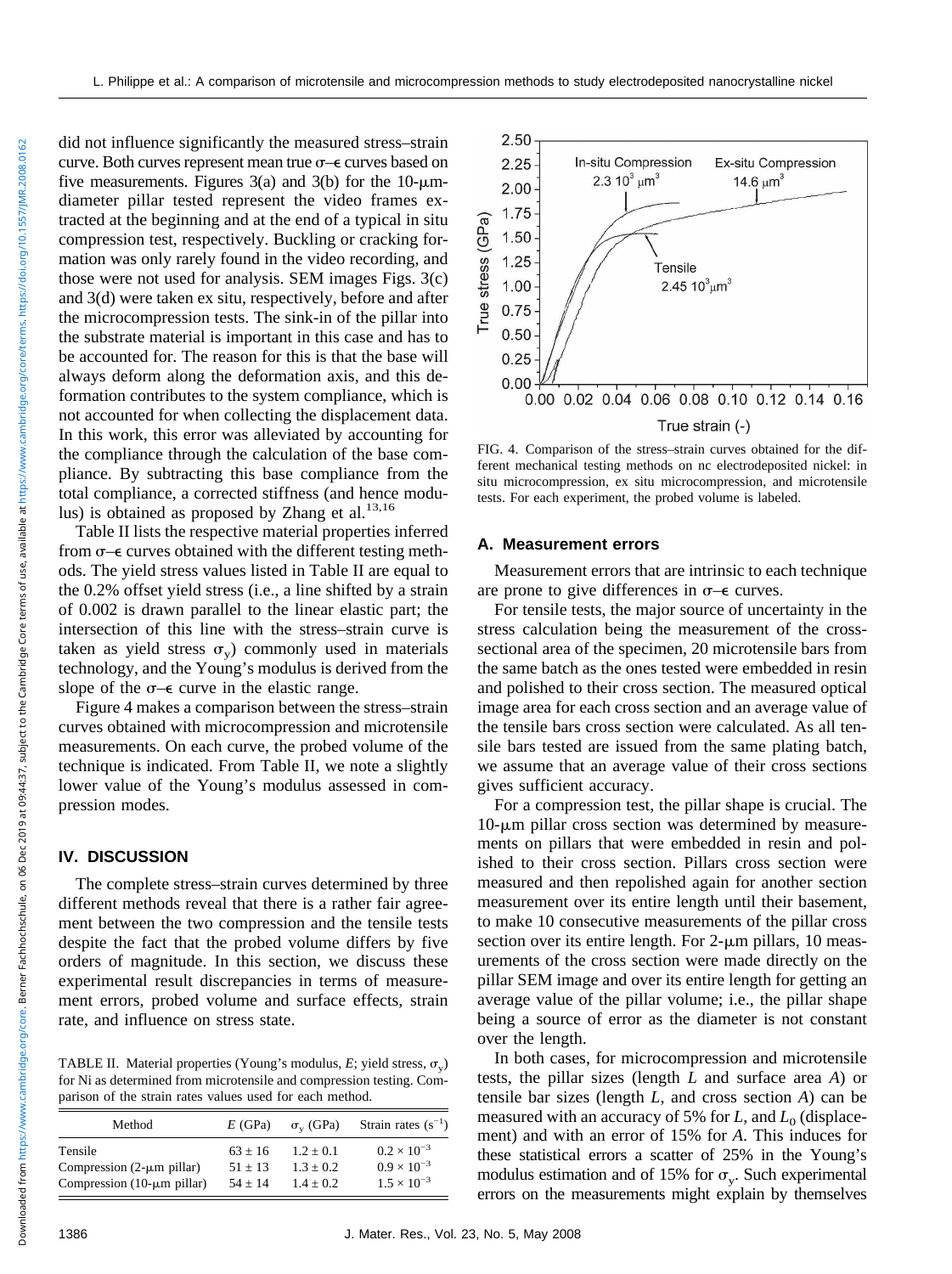the discrepancies found between tensile and compression tests.

In the microcompression experiments, FIB samples of  $2 \mu m$  diameters and electrodeposited 10- $\mu m$  pillars are compared. In this way, probed volume and surface conditions are simultaneously changed, which leads to difficulty in comparing the data. We estimate that roughness of the FIB pillar is the same as those of tensile and electrodeposited pillars samples as it was cut out of an electrodeposited nickel sample. However, surface conditions are clearly changing from the FIB processing, and recent results suggest that this cannot be neglected.<sup>14</sup> Furthermore, pillar asymmetry and texture effect is a problem as there is not a compression test on the whole deposited volume.

This comparison between microcompression tests on different pillar sizes and using two different setups shows that it is possible to obtain mechanical properties of mechanically isotropic materials to very good accuracy with microcompression experiments. However, for tests using conventional nanoindentation equipment with a flatended tip, special care has to be taken. First, the measured displacement values have to be corrected by accounting for the sink-in of the pillar into the substrate, whereas this correction is not necessary when strain values are determined from SEM images recorded during compression. Also, this correction has to take into account the complex geometry of the postbase connection if one wants to avoid an overestimation of the Young's modulus with a simple elastic contact model.<sup>16</sup> Finally, without a continuous video control, a misalignment of the tip to the pillar can lead to a decrease of the measured elastic modulus or in excessive cases to the buckling of the pillars.

Overall, the difference found in the results between the three methods (Table II and Fig. 4) can be yet explained by the experimental errors described in this subsection. However, other contributing effects to the differences observed between the measurements are reviewed below.

## **B. Probed volume and surface effects**

The probed volume is different for each technique, as shown in Fig. 4. Even though the number of probed grains varies over several orders of magnitudes for the different experimental setups, compared with the grain size the deformed volumes are large in either case. Thus, the difference of probed volume in the different tests, i.e., external size effects, should not have a significant influence on the  $\sigma$ - $\epsilon$  curves. However, the smaller the volume, the more important the surface of an object gets, and one has to ensure that the surface region does not have significantly different properties than in the bulk. For instance, a thin native oxide layer (typically of around 50–300 Å for  $Ni<sup>17</sup>$ ) or an ion implantation zone becomes more important at smaller samples sizes.

Young's modulus values and yield stresses are somewhat lower than already reported for fully densified nc electrodeposited nickel, $\frac{5}{3}$  suggesting that the influence of textures, pre-existing voids, columnar grain structure, and hydrogen on the mechanical response cannot be neglected. $4,18$ 

For the uniaxial tests, (not true for the  $2-\mu m$  pillars because the entire electrodeposited volume is not tested) where measurements on the whole electrodeposited volume are performed, there should be a moderated texture effect influence on the calculated Young's modulus values. Indeed, Table II shows that differences between tension and compression Young's modulus values obtained are little; differences are related to the grain orientation differences between the two methods and to the fact that free volume (pores and flaws) within the matrix tested are prone to play a bigger role on the mechanical response in tensile mode.

Finally, it is important to look not only at the average grain size (∼50 nm), but also the size of the longest grain (up to 200 nm) as observed by TEM and its shape (not circular but having a high aspect ratio). This is important because a few large grains can dominate the deformation behavior of the material and determine its performance.<sup>19,20</sup> Again, this will not have the same consequence depending on the nature of the stress direction applied; in compression measurement the stress is applied parallel to the grain length, whereas in tensile tests the stress is perpendicular to it. The mechanism of deformation and the properties of the nc material not only depend on the average grain size, but are strongly influenced by the grain size distribution, the grain aspect ratios, and the grain boundary structure.<sup>4</sup>

# **C. Strain rate**

The strain-rate sensitivity of fcc nc metals is already well reported in literature,  $4,21,22$  where it was found that nc pure nickel exhibits a positive strain-rate sensitivity in flow stress. $^{21}$  In this study, variation between the strain rates values for the two methods is not significant (between  $0.2 \times 10^{-3} \text{ s}^{-1}$  and  $1.5 \times 10^{-3} \text{ s}^{-1}$ , and load– displacement curves for the different strain values did not show a significant influence on the measurement (see Table II). Yield stress value is expected to increase with increasing strain rate<sup>4,21</sup> that goes in the right direction to the present measurements (i.e., higher yield stresses values obtained in compressive mode). However, models have been developed for grain sizes smaller than 50 nm, but a mechanistic rationalization for the influence of strain rate sensitivity in nc fcc metals becomes less straightforward for large grain sizes.<sup>23</sup> Therefore, a complete picture that explains the more-or-less continuous decrease in strainrate sensitivity, or alternatively the increase in activation volume with increasing grain size will require additional analysis that goes beyond this work.